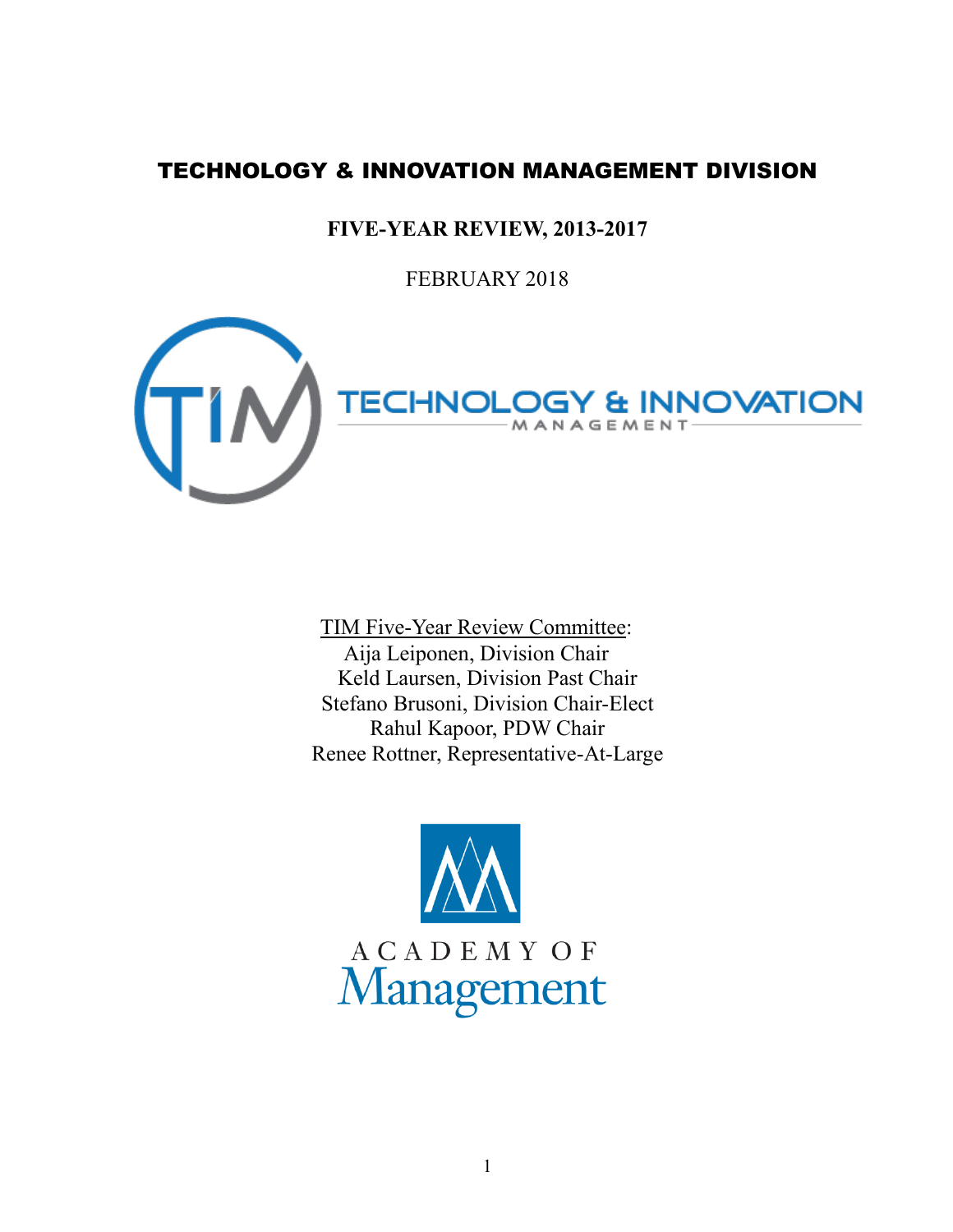# **EXECUTIVE SUMMARY**

The Technology & Innovation Management (TIM) Division undertook its most recent five-year review in November and December 2017. This document discusses the review process and presents the findings of the review. The document is divided into three sections. Section 1 analyzes and reflects upon the survey of the membership conducted in November 2017. Section 2 presents suggestions for improvement, based on the health and governance checklist items, standard metrics, and insights gleaned from the member survey. Lastly, Section 3 outlines goals and actions identified from the analysis in Sections 1 and 2. We briefly summarize the goals and actions identified as a result of this review process below:

- 1. Increase our efforts to welcome and orientate new members by organizing a new social event (Sunday breakfast and orientation) targeted at new members.
- 2. Initiate a Research Committee to be led by PDW chair jointly with two Representatives-at-Large to develop programs that offer mentoring and online sessions, particularly for junior scholars.
- 3. Increase engagement on TIM division website by posting changing profiles of TIM members, "TIMtroductions".
- 4. Expand geographic reach of the division by experimenting with regional paper development workshops.
- 5. Each executive committee member to commit to generating three sponsorship leads that the Chair-Elect will coordinate and pursue for sponsor deals.
- 6. Finally, to enhance conference engagement and improve session experience, we plan to explore whether it is possible to generate personalized session recommendations.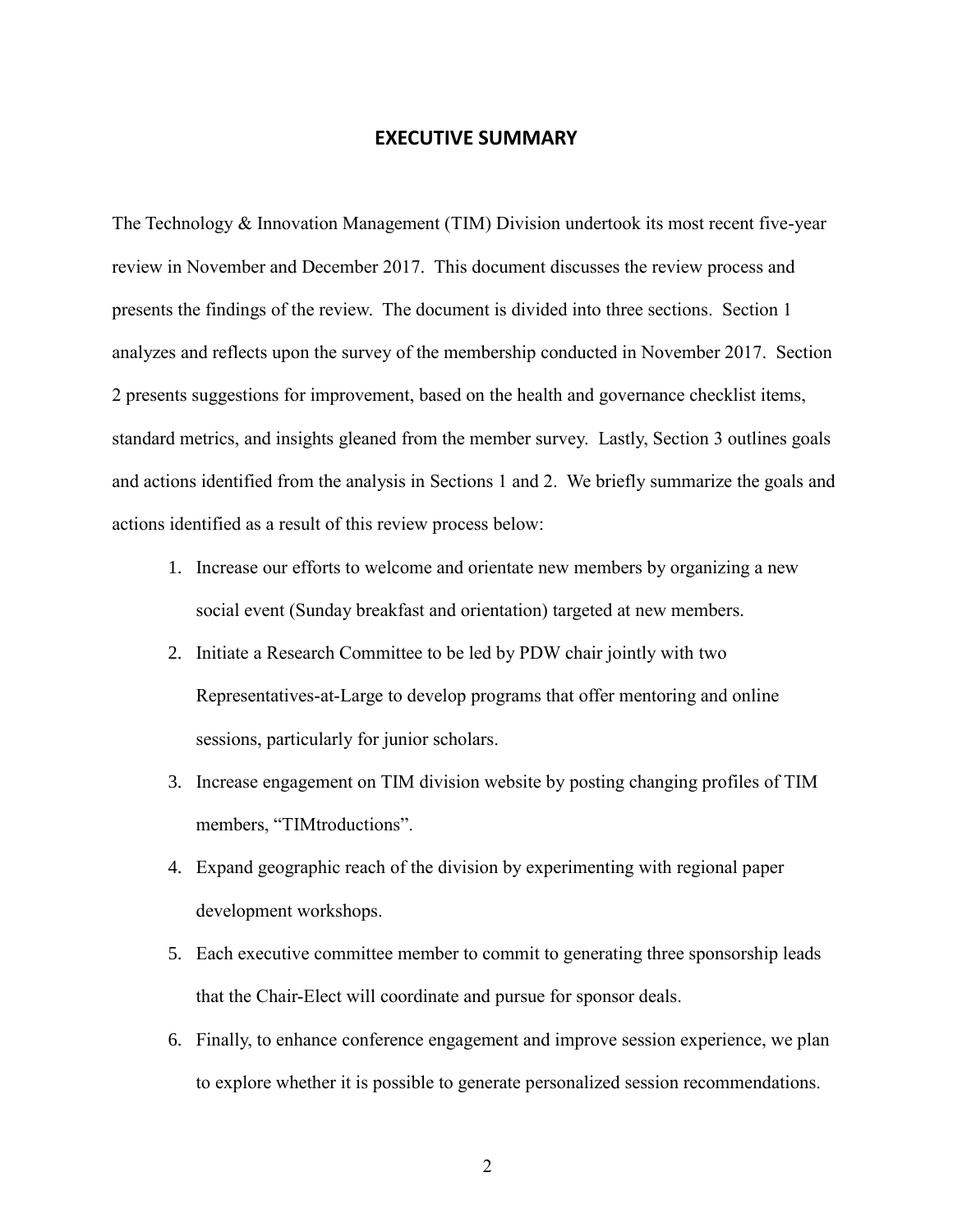# **Section 1: TIM Division Survey Findings**

### **Introduction**

In November 2017, TIM division members were solicited for feedback on their satisfaction with the Division via an online survey. The objective of the survey was to better understand the needs of the membership, identify areas where the Division is meeting and exceeding those needs, understand areas of concern and where improvements can be made, and seek input of members on the future of the Division. Survey questions were grouped into five main categories:

- Profile of members
- Annual meeting
- Programs/services and leadership
- Overall satisfaction, and
- Open-ended questions

Of the 2858 members who received the survey, 660 responded, resulting in a response rate of 23.1%. Not everyone responded to each question, resulting in varying response totals by question. This section presents an analysis and reflection on the results of this survey.

### **Profile of members**

TIM members are relatively young and geographically dispersed: 43 percent of the respondents are under the age of 40 and almost half have been a member of the division for less than four years (48%). 44 percent of the respondents reside in North America, 38 percent in Europe, and 14 percent in Asia, Australia, and Oceania. Central and South America (2% of total responses) and Africa and Middle East (1.1%) were the least represented regions in the survey.

A majority of the respondents identify the TIM Division as their primary division of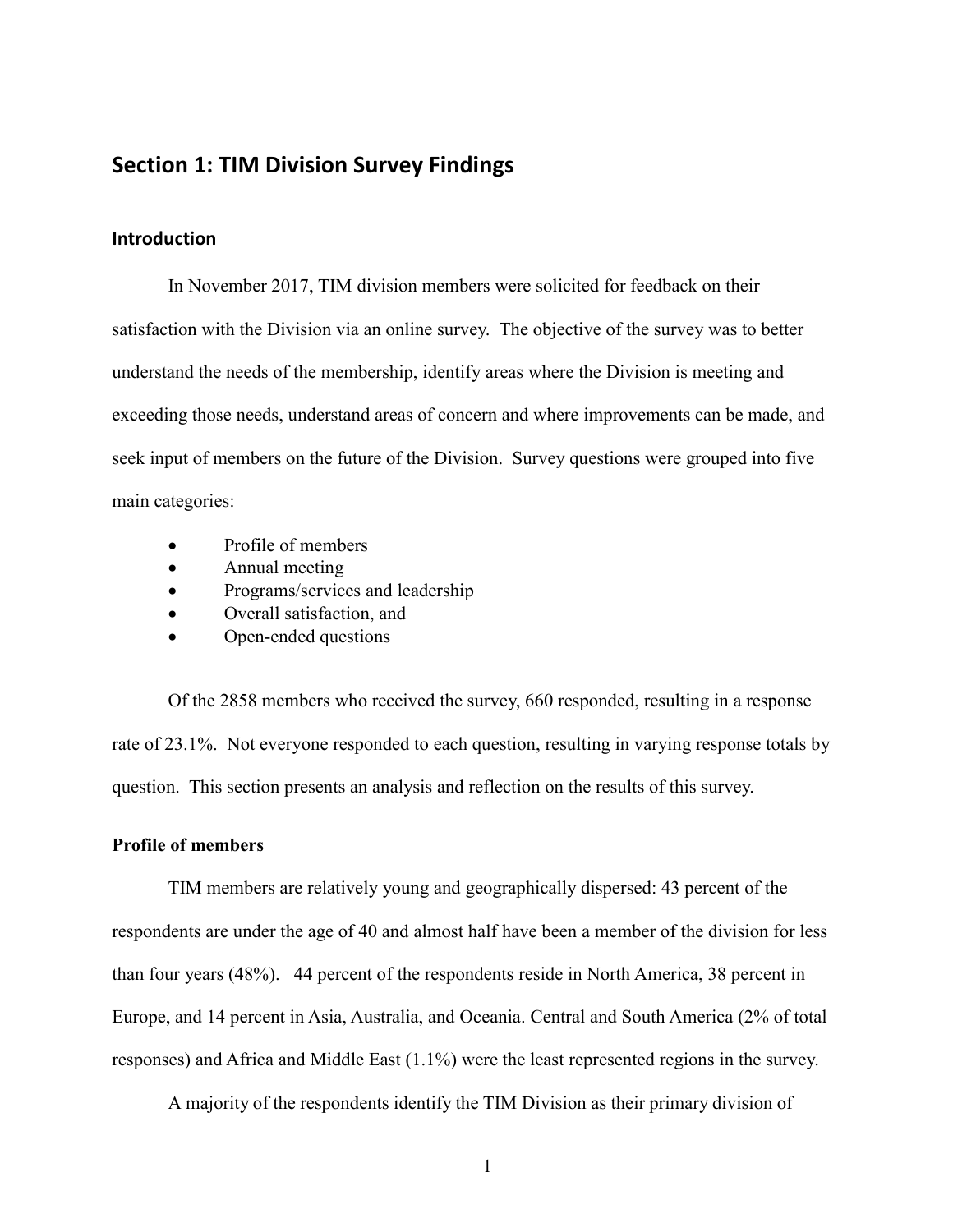interest (73%), although 35% share this identification with another division. Strategic Management (STR), Entrepreneurship (ENT), Organization and Management Theory (OMT), and Organizational Communication and Information Systems (OCIS) and are the divisions most often mentioned as respondents list their primary divisions in addition to TIM.

Members consider gaining and sharing information relevant to research as the main motivation for them belonging to the TIM division (1.54 average rating on a five point scale with 1 being most important and 5 being least important), compared to the next highest motivation, developing and maintaining social connections (average rating of 2.83). Respondents ranked gaining and sharing information relevant to teaching, training and management practice, and learning about a new domain as less important motivations for them belonging to the TIM Division.

Based on these responses, we can conclude that TIM is a young and international division. This makes it important to increase our effort to welcome and accommodate young scholars and new members from many different countries and academic environments. At the same time, there are good opportunities to grow the division in the regions of Asia, Africa, and South America, especially given the economic growth in the Asian region and increasing interest in management in Africa and South America.

### **Annual Meeting**

The next four questions of the member survey (12-15) focused on perceptions of Division's program and presence at the annual meeting of the Academy of Management (AOM). 42% of the respondents attend the meeting irrespective of whether they are featured in the program. Another 31% attended the meetings when they are on the program. The major reasons for not attending the meeting are lack of funding (55%) and lack of time (48%).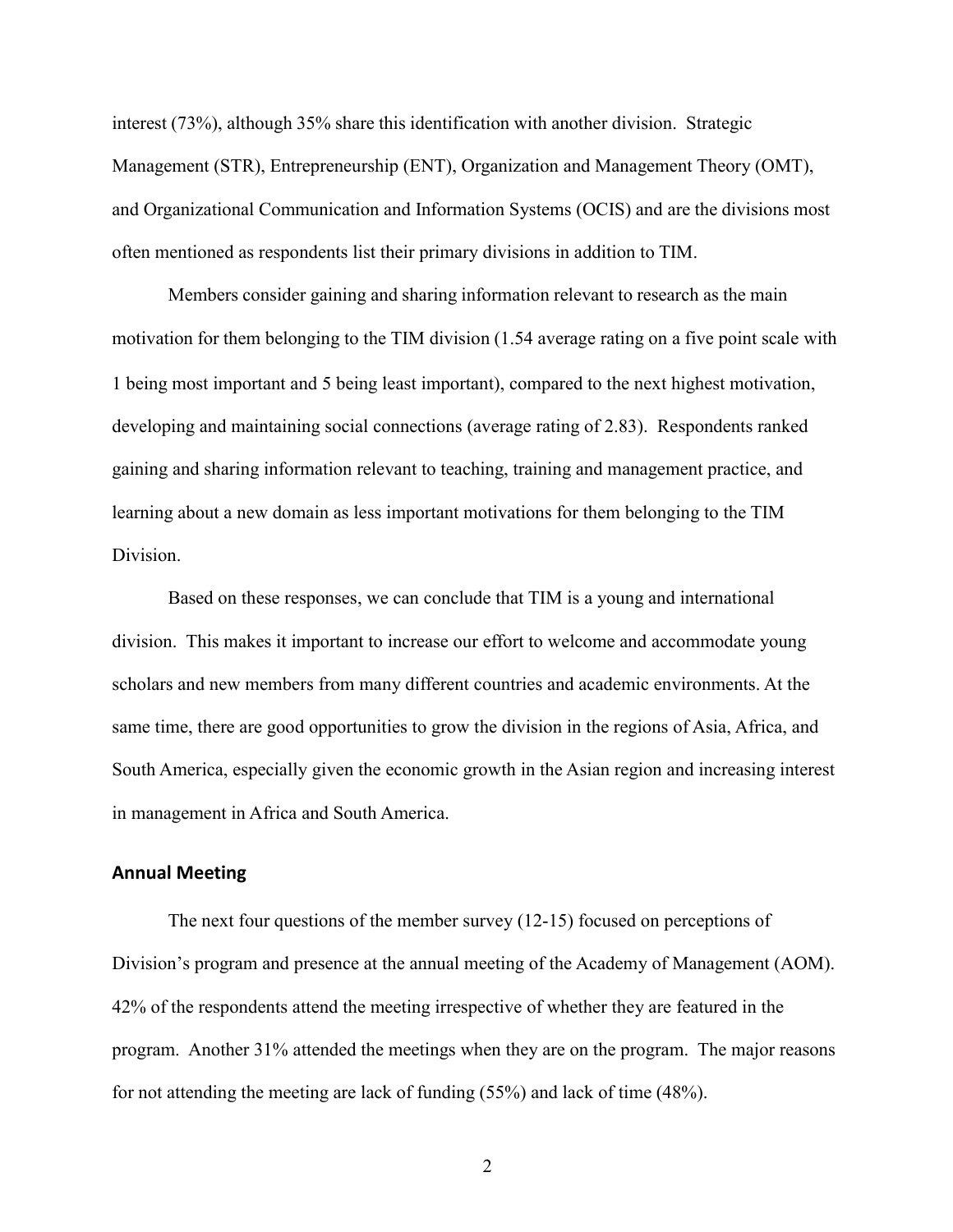Members were asked about their involvement in activities organized by the division during the annual meeting and their satisfaction with these activities  $\cdot$ <sup>1</sup>. Most respondents had served as reviewers at least once during the past five years (72%), with 27% reviewing for the division every year. 36% had participated as a presenter in a professional development workshop (PDW) while 70% had attended a PDW session at least once. 67% of the respondents had presented at a scholarly session, and 36% had served as a chair or discussant. 83% of the respondents had attended a regular conference session while 72% had participated in other activities such as social events and business meetings. Only 22% of the respondents had volunteered in some capacity. That a majority of respondents had not yet volunteered to assist the Division in support roles suggests a signficant opportunity to utilize such activities to strengthen the relationship between members and the Division.

Members were asked about their level of satisfaction for most of the activities of the Division's program—whether they were "not satisfied," "somewhat satisfied," "satisfied," "very satisfied" or "extremely satisfied." More than half of the respondents reported that they were either very or extremely satisfied with the PDWs (56% of respondents), symposia (55% of respondents), social and networking opportunities (53% of respondents), and overall access to participation on the program (52% of respondents). Slightly lower levels of satisfaction were expressed for the plenaries (46% very or highly satisfied), discussion paper sessions (44%) and traditional paper sessions (39%).

### **Program/Services and Leadership**

 $\overline{a}$ 

Questions 16–19 of the survey asked the respondents about their satisfaction with the programs

<sup>&</sup>lt;sup>1</sup> The questions in the survey regarding members' involvement and satisfaction also included a Not Applicable  $(N/A)$ answer. The percentages reported here exclude the NA responses so as to provide a more accurate assessment of members' involvement and satisfaction.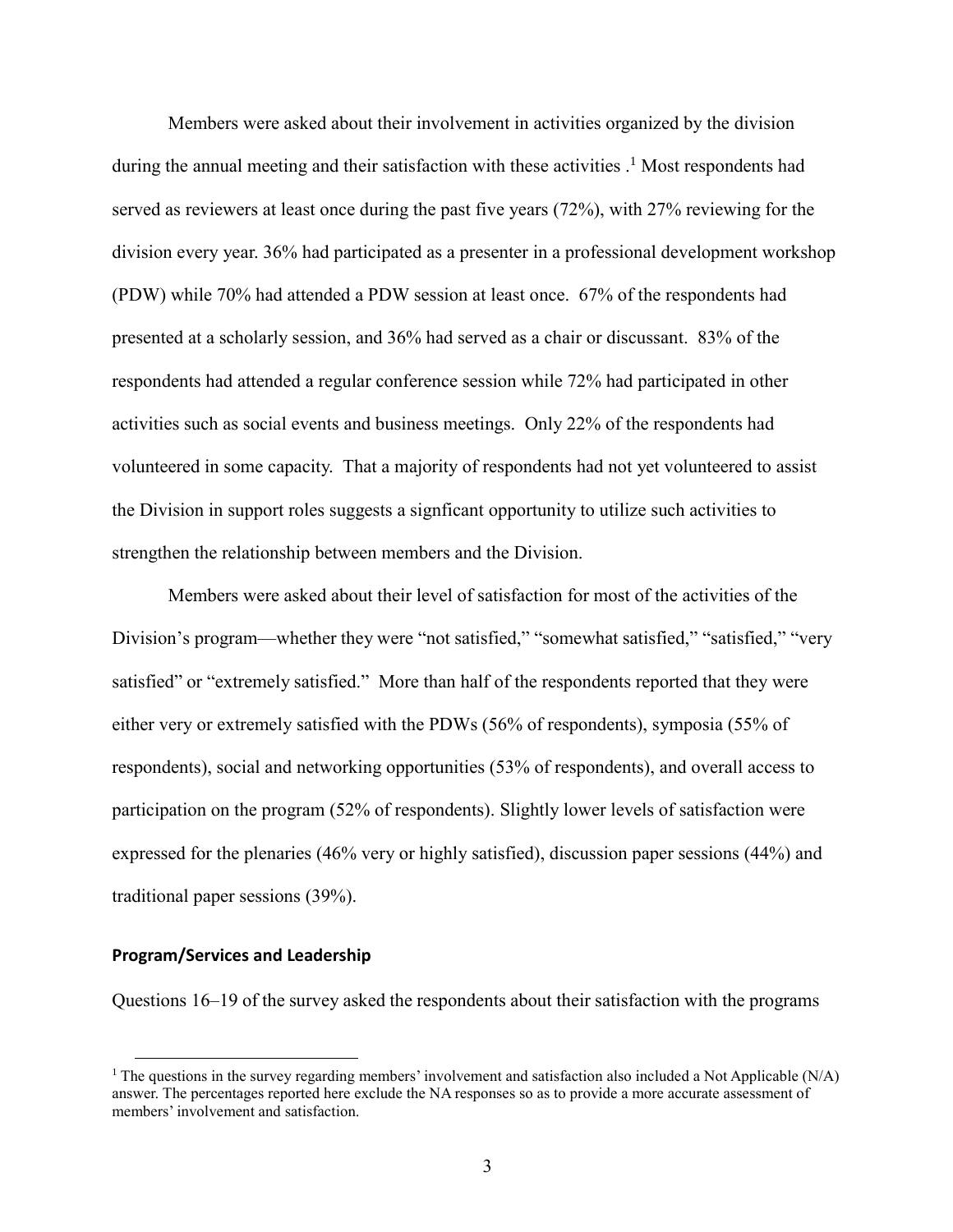and services of the Division and the Division's leadership. In general, members expressed a high level of satisfaction with most of the programs and the services of the Division and the Division's leadership. More than 80% of the respondents reported that they were satisfied, very satisfied, or extremely satisfied with the Division elections being fair and open (90% of respondents), responsiveness of TIM division officers to member concerns (87%), activities that address TIM division's domain (83%), selection process for awards and recognition (83%), quality of newsletter (83%), and level of communication received from the TIM division (82%).

By the same measure, other activities received high levels of satisfaction were value of listservs (79%), fair opportunity for interested members to become leaders in the TIM division (78%), efforts to foster collaborations with other divisions/interest groups (78%), sense of community within the TIM division (77%), welcoming of members from various demographic groups (77%), efforts to reach out to international members (76%), opportunities to influence the TIM division (76%), and usefulness of the TIM website (76%).

Respondents were somewhat less satisfied with respect to encouragement from division leaders to form communities (61% were satisfied, very satisfied or extremely satisfied), opportunities to network outside of the annual meeting (57%), and opportunities to receive mentoring (54%). In our goals and actions, we have decided to address opportunities for mentoring and networking both within and beyond the annual meeting.

Question 17 was newly designed to assess awareness and participation in some new services and program features since the previous five-year review. Members appear to be quite well aware of the research development workshop for PhD students, dissertation finalist presentation session, social media channels, and TIM networking. Members were the least aware of TIM Hangouts, online teaching resources, and division sponsors that enable many of the new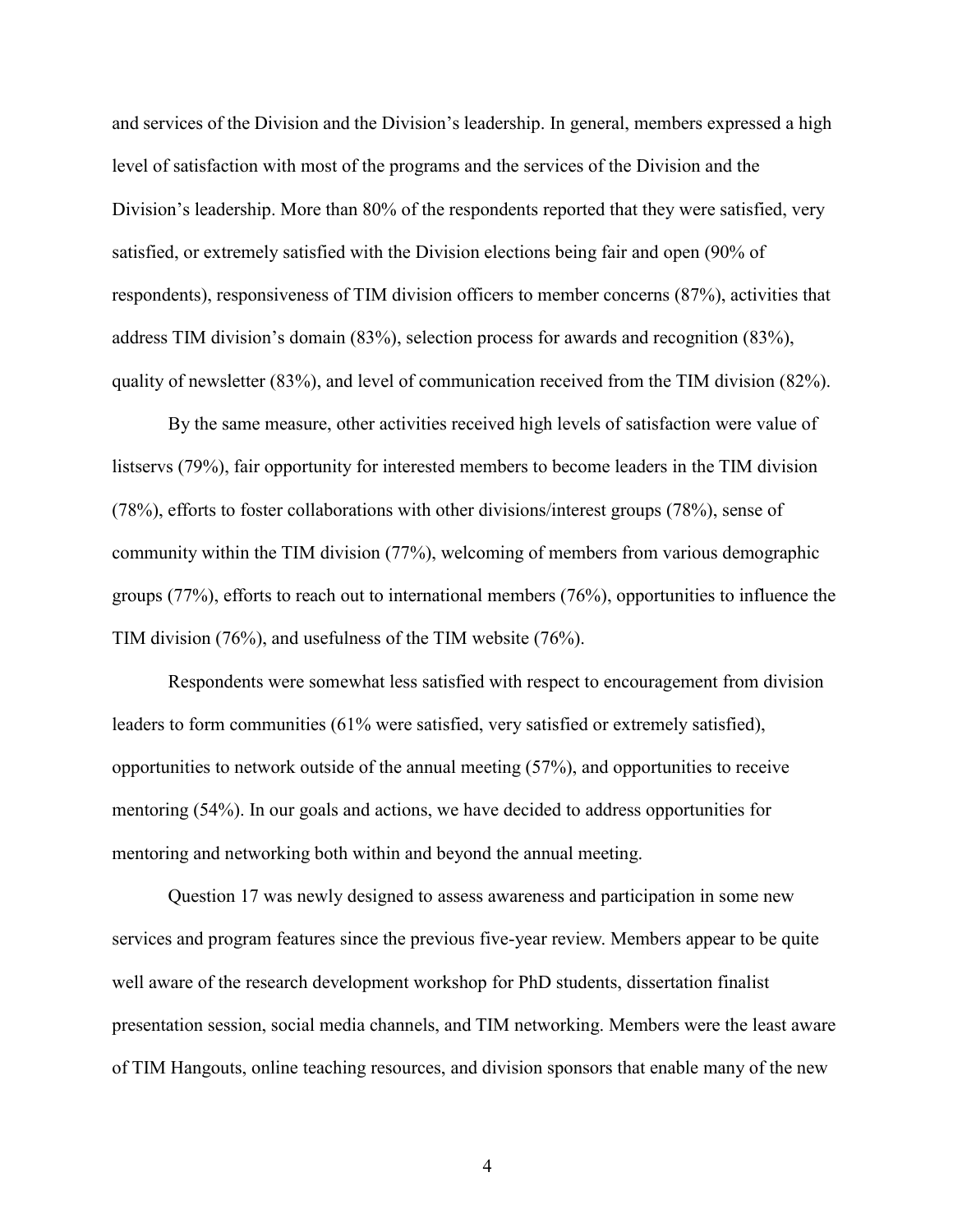services. We will address these gaps in our future communications.

#### **Comparison of Levels of Satisfaction with Responses from 2012 and 2007 Member Surveys**

Here we compare the level of members' engagement and satisfaction regarding the various activities and initiatives pursued by the TIM division with levels from the previous members survey conducted in 2012 and 2007 respectively. In terms of survey participation, the 2017 survey drew a higher level of responses in terms of both the number of respondents and as a percentage of membership (Table 1).

| Year of | Number of   | Percent of |
|---------|-------------|------------|
| Survey  | Respondents | Membership |
| 2017    | 660         | 23.1%      |
| 2012    | 553         | 21.5%      |
| 2007    | 423         | $17.7\%$   |

Table 1: Overall Number of Respondents for TIM Member Surveys, 2017, 2012 and 2007

36% of the members responding in 2017 reported that they were "very" or "extremely" satisfied overall with their Division membership compared to 45% and 42% in 2012 and 2007 respectively. An additional 44% reported as being satisfied in both 2017 and 2012. While the 2017 survey saw a slightly lower level of overall satisfaction, satisfaction levels among the members for the vast majority of division's activities and initiatives have actually increased as tabulated in Table 2 below. Members have reported a higher level of satisfaction with respect to the annual meeting program, activities with respect to communication and building a community, and the leadership and the governance of the division. One possible interpretation of this observation is that while TIM members are in general very satisfied — and increasingly so —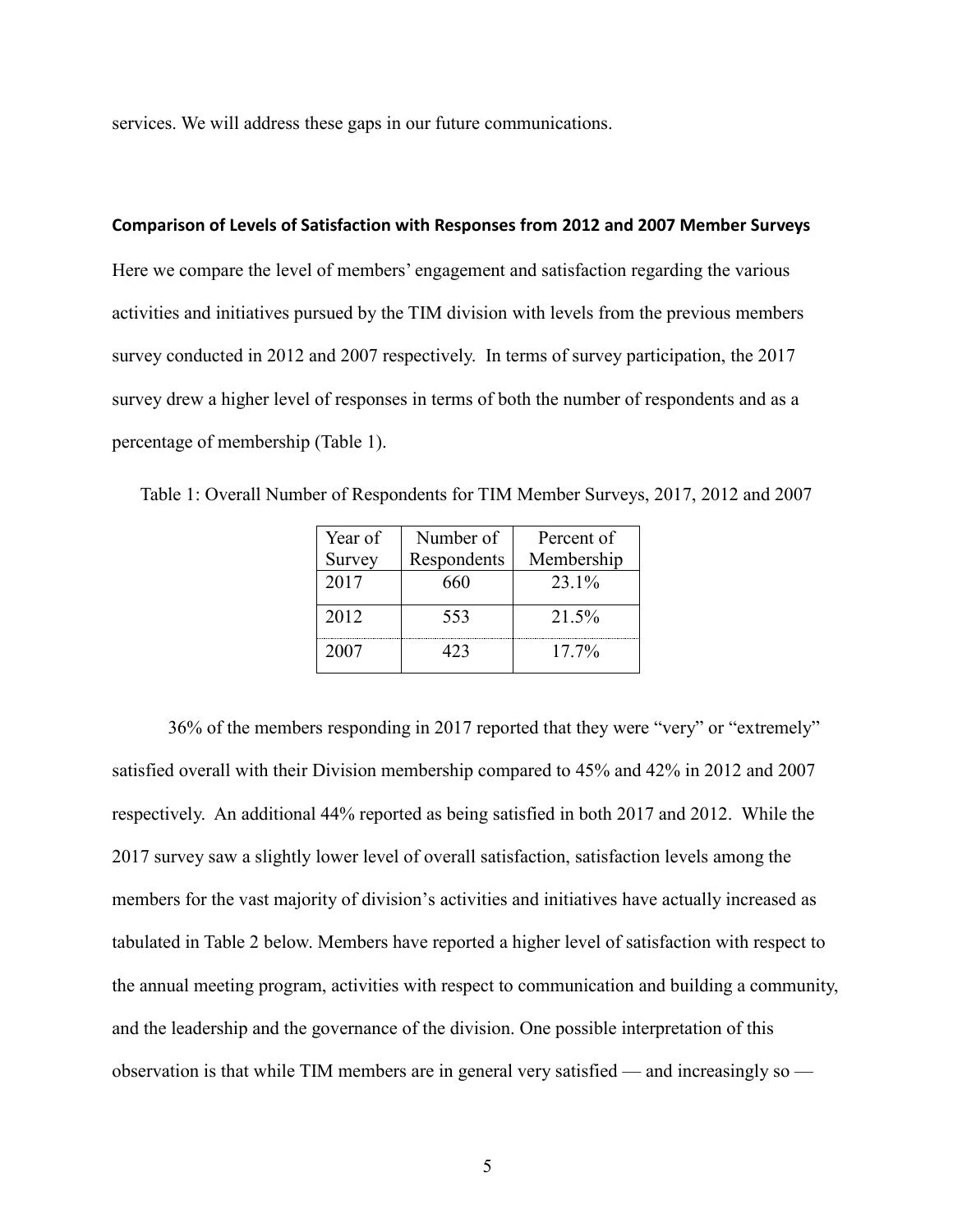with the activities and communications provided by the TIM Division, the large group of newer members may not yet have realized all the benefits of being part of the TIM division. Hence, the division may need to do more outreach towards the newer members in order to increase the level of overall satisfaction.

|                                            | Percent Responding "Very" or |        |        |
|--------------------------------------------|------------------------------|--------|--------|
|                                            | "Extremely" Satisfied        |        |        |
|                                            | 2017                         | 2012   | 2007   |
|                                            | Survey                       | Survey | Survey |
| <b>Annual Meeting Program</b>              |                              |        |        |
| <b>PDWs</b>                                | 56%                          | 44%    | 44%    |
| <b>Traditional Paper Sessions</b>          | 39%                          | 38%    | 39%    |
| Symposia                                   | 55%                          | 41%    | 39%    |
| Social & Networking Opportunities          | 53%                          | 42%    | 47%    |
| Overall Access to Participation            | 52%                          | 44%    | 46%    |
| Community and Communication                |                              |        |        |
| Sense of Community                         | 32%                          | 20%    | 23%    |
| Reach-Out to International Members         | 40%                          | 26%    | 34%    |
| Collaborate With Other Divisions           | 40%                          | 26%    | 30%    |
| Network. Opportunities Outside Annual Mtg. | 25%                          | 16%    | 17%    |
| Level of Communication                     | 40%                          | 32%    | 36%    |
| Quality of Newsletter                      | 42%                          | 31%    | 38%    |
| <b>Usefulness of Website</b>               | 35%                          | 21%    | 27%    |
| Value of Listserv                          | 42%                          | 20%    | 25%    |
| Leadership and Governance                  |                              |        |        |
| Responsiveness of Officers                 | 45%                          | 29%    | 33%    |
| Opportunity to Become Leaders              | 36%                          | 22%    | 28%    |
| Influence the Division                     | 33%                          | 18%    | 20%    |
| Fair and Open Elections                    | 53%                          | 42%    | 48%    |
| Selection Process for Awards & Recognition | 42%                          | 30%    | 36%    |

Table 2: Levels of Satisfaction Reported in Member Surveys in 2017, 2012 and 2007

#### **Future Direction of the Division**

The final section of the survey solicited members' opinions on potential improvements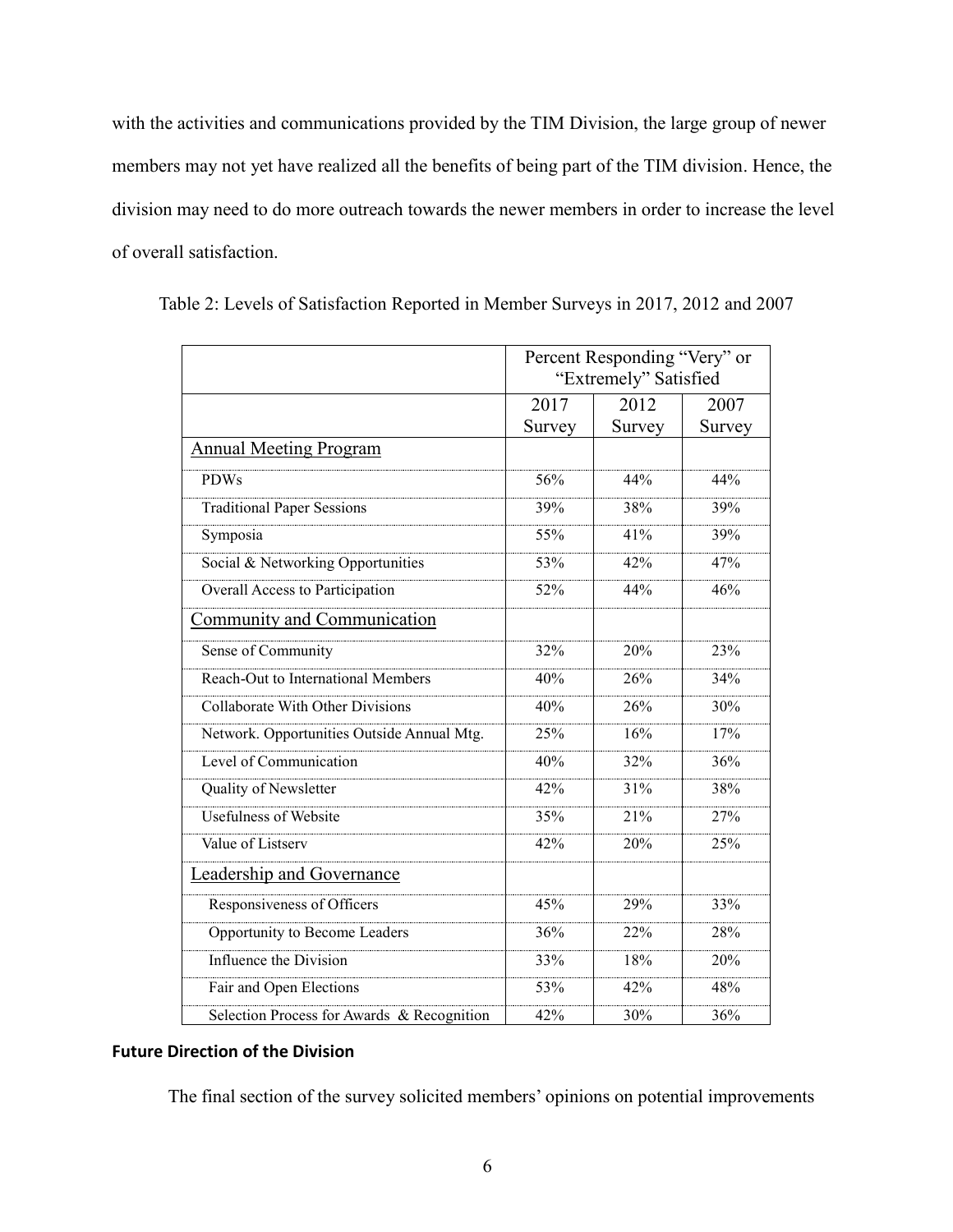and future direction of the TIM Division. Four open-ended questions were posed. Question 20 asked what members liked best about the division. Out of the 171 responses, a quarter of answers noted the collegiality of our division, while another quarter highlighted the interdisciplinary-yet-coherent research focus on innovation and technology. This diversity of thought is also reflected in the quantitative data from Question 10, in which TIM members indicated the other divisions with which they are primarily affiliated: 26% are TIM only, while 21% also are members of BPS/STR, 11% ENT, 6% OMT, and 5% OCIS.

Question 21 (146 responses), Question 22 (155 responses), and Question 23 (111 responses) each asked about areas for improvement: the most important issue, issues to address in the next five years, and issues to address in the near term (respectively). Answers to these questions were wide ranging but a dominant concern was for access to social networks and research conversations. Members seem aware of the new platforms (Facebook, Twitter, AoM listserv, etc.), but would like more face-to-face or virtual opportunities for interaction and communication. Of the important and near-term issues, 10% asked for more outreach and inclusion of international members (although several also noted this was an AoM-wide problem, reflected in the annual meeting always being held in North America). An additional 24% of respondents pointed to a general need for more frequent and interactive communication from the division, such as boosting communication in the Fall when people return to work, which can raise awareness for recruiting new members and informing existing members who cannot attend the August meeting (due to cost or, increasingly, travel visa issues). Other ideas suggested (a) making greater use of social media (LinkedIn, Facebook) to establish a network of TIM scholars and foster collaborations, (b) posting videos of keynote lectures from the annual meeting or orientation videos from the executive committee (e.g., how to get involved, what the benefits of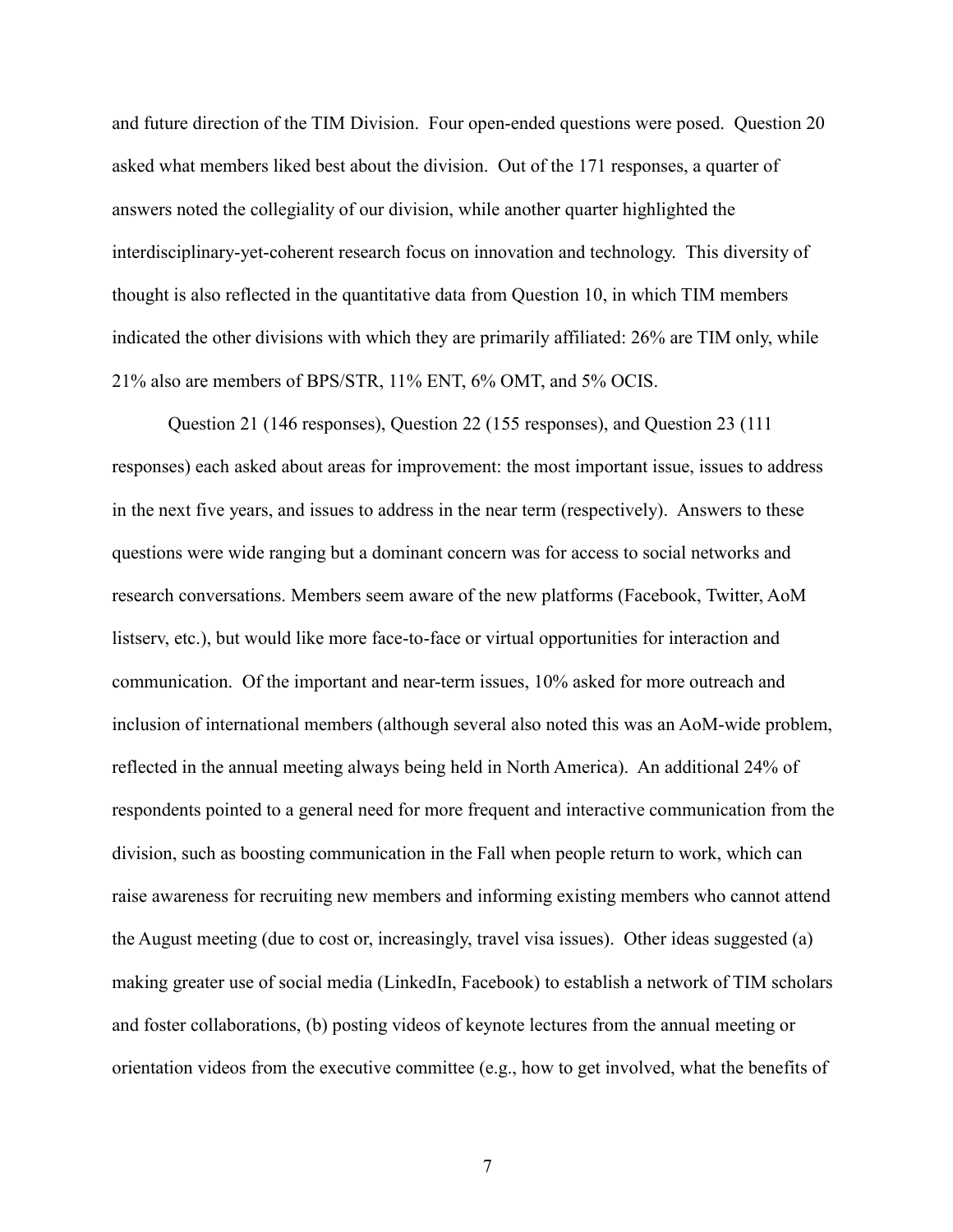TIM are), and (c) making greater use of the online newsletter to highlight recent research, perspectives on public policy debates relevant to TIM scholars, and interviews with academic and industry members (especially members other than the executive committee).

Question 24 (88 responses) was for open-ended suggestions, but responses mostly echoed the issues highlighted in Questions 21–23. The only other dominant issue not yet mentioned is a general frustration with the quality of annual meeting-related reviews, session discussion, and session attendance. This is also an AOM-wide problem, and while several members noted that TIM papers tend to be of higher-than-average quality, we should continue efforts to improve the scholarly content and interactions. The PDWs and consortia are well received, but members suggested dropping some of the paper sessions in favor of posters or other more interactive formats. TIM members have a strong an interest in more small-scale or local meetings and networking opportunities, a need that will only increase along with the continued growth of the division.

As in previous years, members made suggestions that could strengthen the research community by facilitating more collaboration and interaction among members within the Division and outside the Division, including other divisions and groups outside the Academy. Some of these ideas require considerable resources and coordination, such as conferences sponsored by the Division outside of the annual meeting and especially in non-US locations; special issues focused on technology and innovation; and webinars on the state-of-the-art IT topics (trends and methods) by academics and practioners. However, other suggestions could be lower cost and feasible in a shorter timeframe, such as a greater attention to IT-driven topics (big data, AI, machine learning, networks, platforms, etc.) by collaborating more with the OCIS division.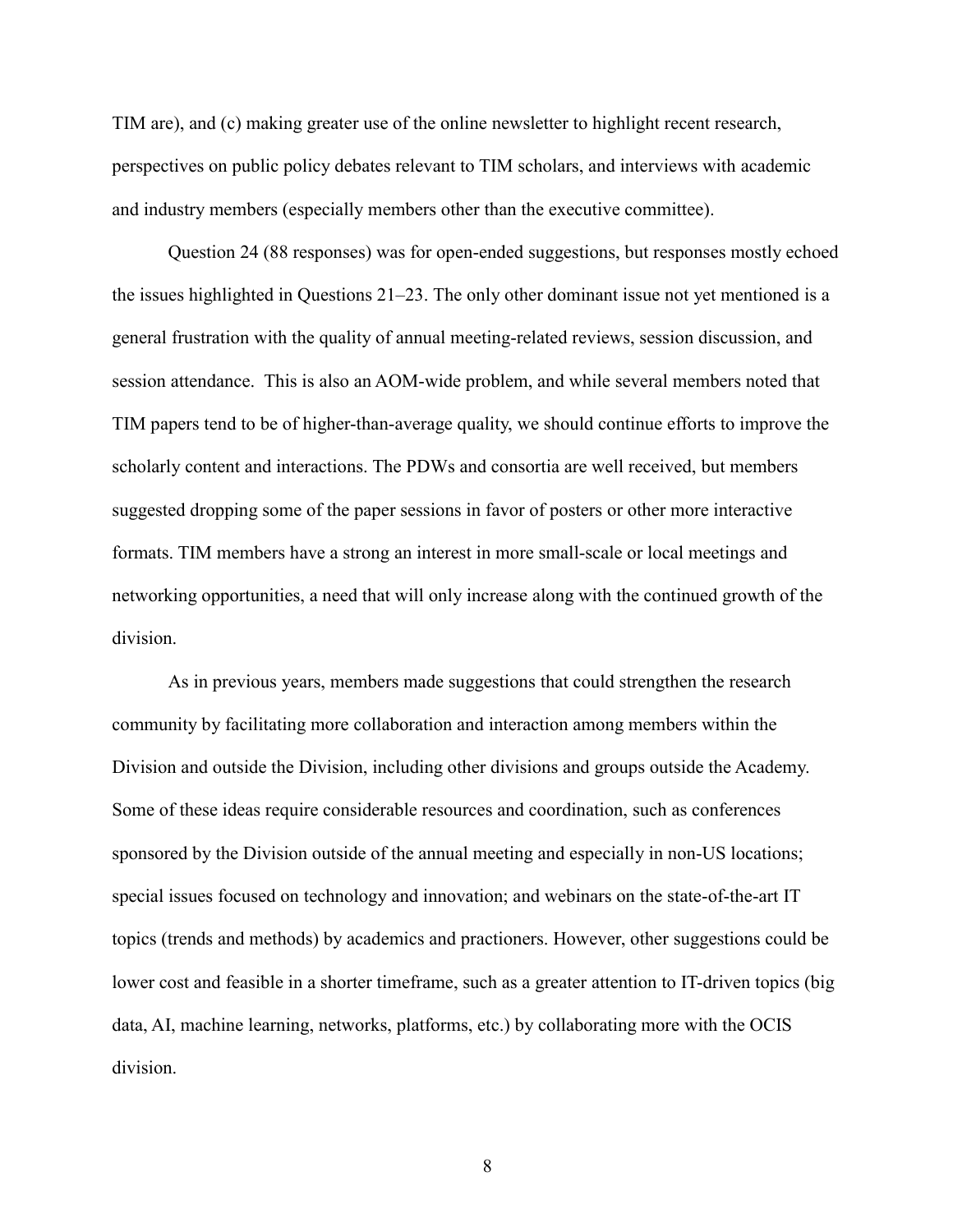## **Conclusion**

The member survey associated with this review provided valuable insights into member satisfaction with current activities. The response rate of 23.1% compared favorably to the previous response rates. Overall, members were satisfied with the Division's services and activities. While satisfaction levels and trends were largely positive, member feedback and informal comparison of member services with other Divisions suggests opportunities for new and enhanced services. In particular, the Division can apply the insight gained from these data to improve transparency about how the division works (e.g. the election process), the visibility of the new initiatives activated already (e.g. the new website, new types of interactive sessions) and those in the pipeline (e.g. new sponsorhips, new social events to integrate new members).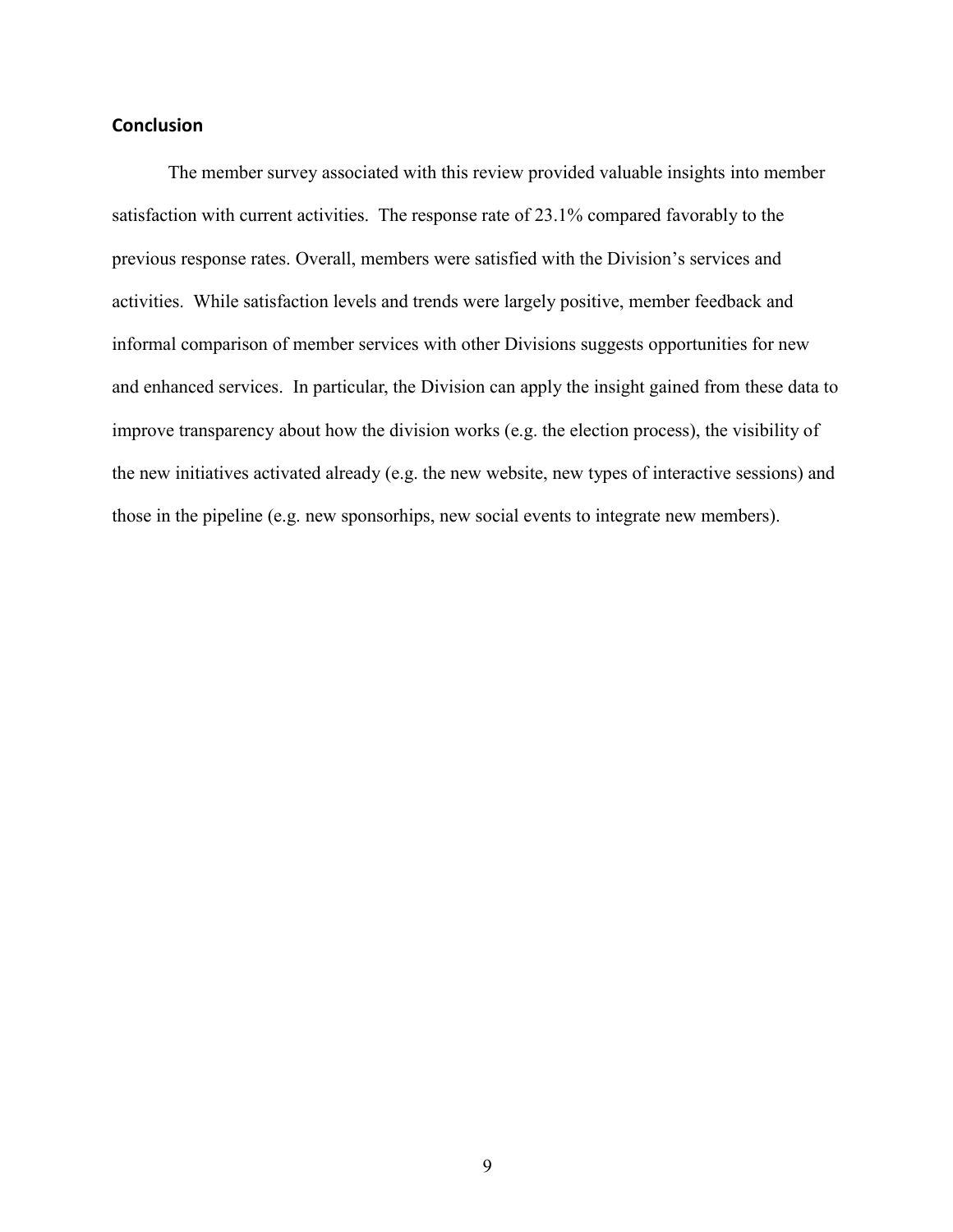# **Section 2: TIM Division Health and Governance Data**

### **Membership**

According to figures provided by the Academy of Management, the TIM division membership in the five year period grew by 16.35% from 2,704 in 2013 to 3,146 in 2017. During this period, the cumulative average growth rate in membership was 3.86%. The Division's five-year growth in membership significantly exceeded that of AOM which had the overall growth of 4.37% and the cumulative average growth rate of 1.08% respectively. Table 3 compares the cumulative average growth rate in membership across the different categories of members for the TIM division and that for the AOM. The division has had a significantly higher growth rate across almost all categories of members. The growth rate in new members is similar for AOM and the TIM division, suggesting that most of the higher growth in the TIM division membership stems from lower attrition among existing members. This is another indicator of high level of satisfaction among TIM members.

|               | <b>TIM</b> | <b>AOM</b> |
|---------------|------------|------------|
| Total         | 3.86%      | 1.08%      |
| <b>US</b>     | 1.90%      | $-0.18%$   |
| International | 5.38%      | $2.44\%$   |
| Academic      | 4.48%      | 1.55%      |
| Student       | 3.96%      | 1.03%      |
| New Members   | 4.87%      | 5.34%      |

Table 3: Cumulative Average Growth Rate in Membership During 2013-2017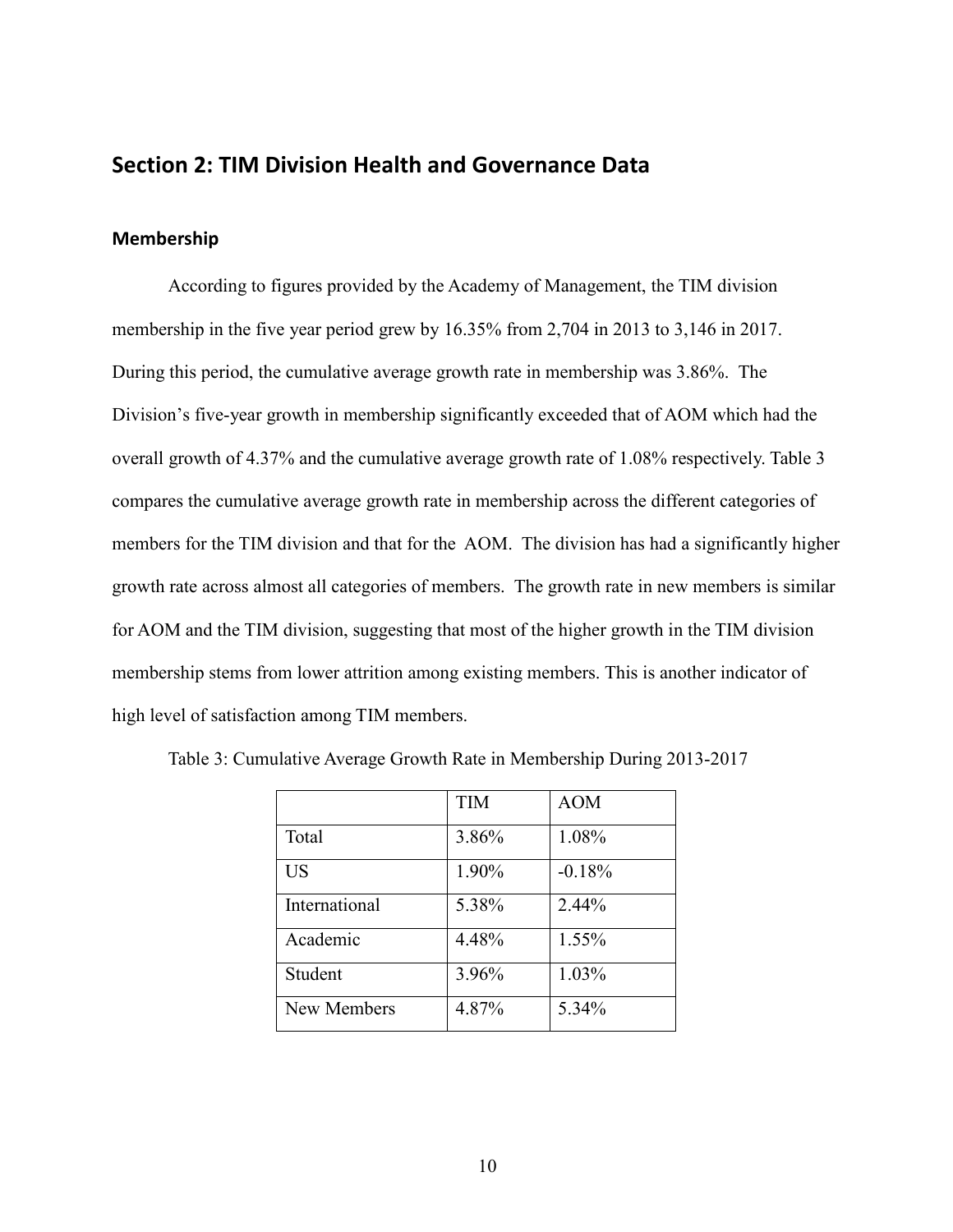The robust growth in membership is an important signal towards the importance of the TIM scholarly domain within AOM and the satisfaction that members are deriving from being part of the TIM division. The membership trends also suggest the need to orient some of the division's activities more towards international members and students, which represent a large proportion of the membership base.

### **Annual Meeting**

In 2017, the Division received 581 submissions for the annual meeting in Atlanta of which 521 were papers, 40 were symposia, and 20 were Professional Development Workshop (PDW) proposals. This count constituted approximately 8% of all submissions to the Academy. While 25% of paper submissions came from authors based in North America, the vast majority came from authors residing outside North America. 48% of submissions came from authors based in Europe, and 22% of submissions came from authors based in Asia. The count of paper submissions represents a slight growth of 1.7% over 2016 while symposia submissions grew substantially by 48% over the previous year. The final TIM Division program at the annual meeting in 2017 consisted of 316 papers, 34 symposia, and 15 Professional Development Workshops with TIM as the primary sponsor and 23 workshops with TIM as the co-sponsor. The acceptance rate of TIM Division papers (60.6%) and symposia (85.0%) matched the Academy averages.

Eight hundred forty-one members graciously volonteered as reviewers for the TIM in Atlanta in 2017. The number of reviewers is consistently above the critical number needed by the Division. Over 90% of all submissions receive at least three review reports.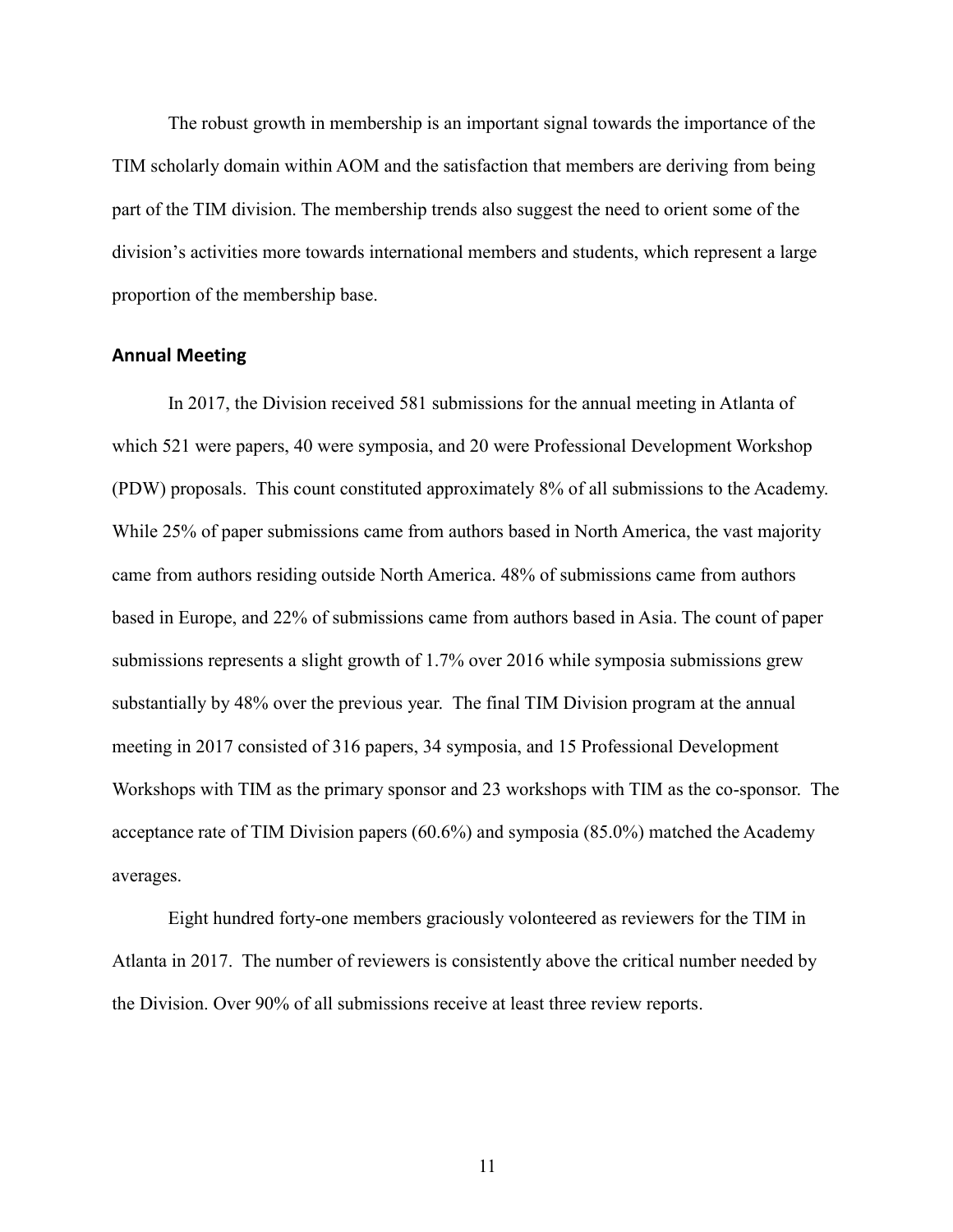### **Governance and Finance**

Participation in the survey associated with this five-year review was 23.1%, up from the participation rate of 21.5% for the 2012 survey. Participation by TIM members in the Division elections is on par with the other Academy divisions—in 2017 21.9% of TIM members cast a ballot compared to 22.9% of Academy members overall. Similarly, even though TIM is more highly international than the rest of the Academy of Management, TIM members attend annual conferences about at the same rate (47.4%) as the Academy overall (46.9%). Overall, robust participation by members in the TIM election suggests strong interest in and engagement with the Division.

The financial state of the TIM Division is very healthy . Both available funds and expenses have grown rapidly since the last five-year review. While the division allocation from the AoM has only increased from \$29,980 (2012) to \$31,003 (2016), in step with Division membership growth, the new sponsorship program has expanded additional revenue from \$2000 (2012) to \$32,000 (2017). During this time period, the division has formalized and solidified its sponsorship strategy with an explicit program of sponsorship levels (gold, silver and bronze), events, and visibility offerings.

On the expenditure side, the largest single item is annual meeting food and beverage which has more than doubled during the five-year period. The division added new social events (e.g., TIM networking) and expanded existing ones due to increased membership and meeting attendance (e.g., Distinguished Speaker Luncheon, TIM Social). Furthermore, constant increases in food and beverage prices account for major expense growth but have been controlled to ensure the Division has maintained modest carry-over funds. Other significant categories of expenditure include awards and audivisual services, about \$3000 each. At the time of the review, the division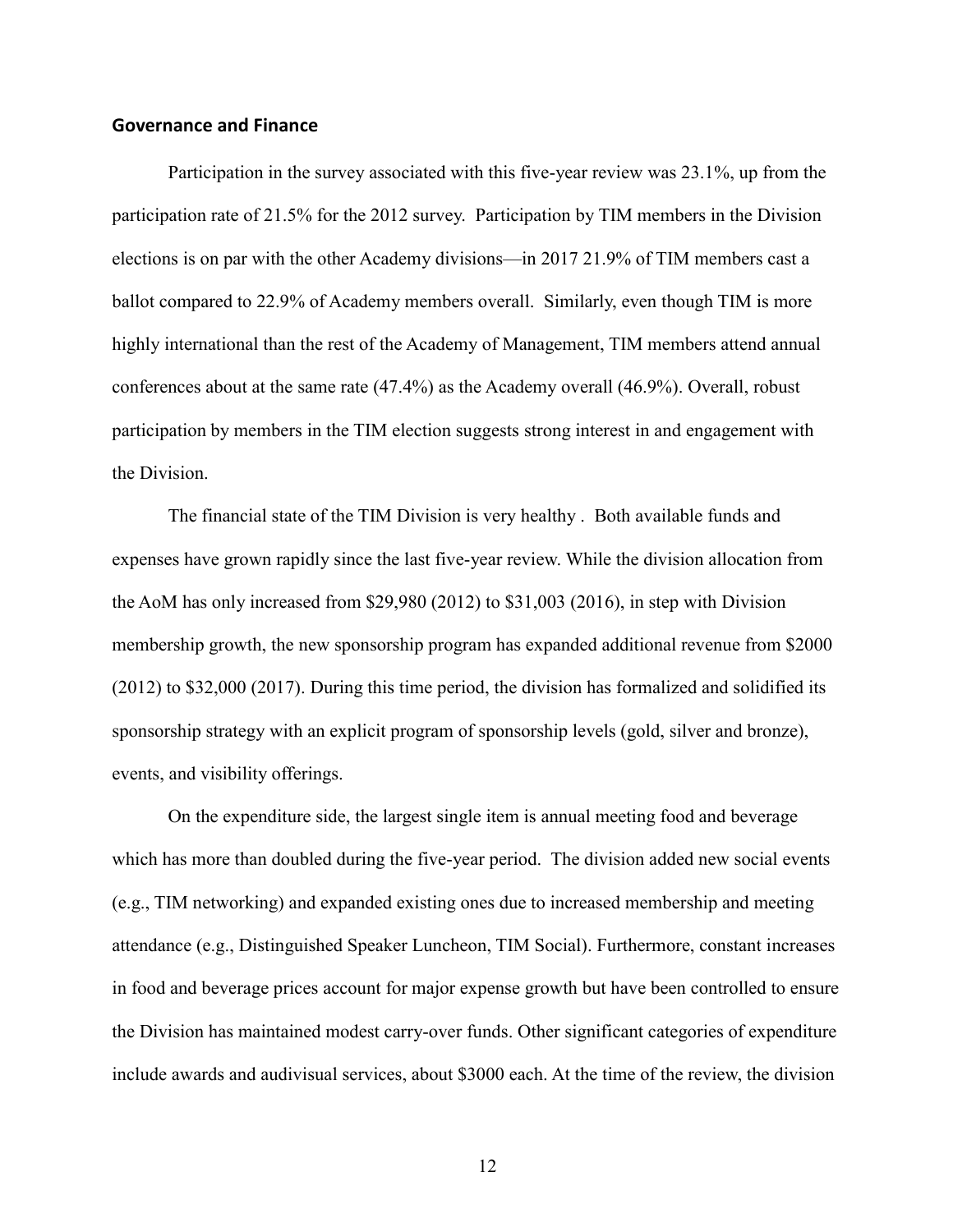had no plans of expanding award offerings, but there is interest in making more audiovisual material from the meeting available. These opportunities will be further developed when TIM has an opportunity to adopt the new communication platform AOM Connect.

In summary, although division expenditures have grown, income has grown more rapidly, such that the total available operating funds have increased from \$35,023 (2012) to \$80,397 (2016). The division thus has a healthy buffer of funds to ensure resources are available when meeting venue expenses are higher than expected as well as to support innovation in our services to our members.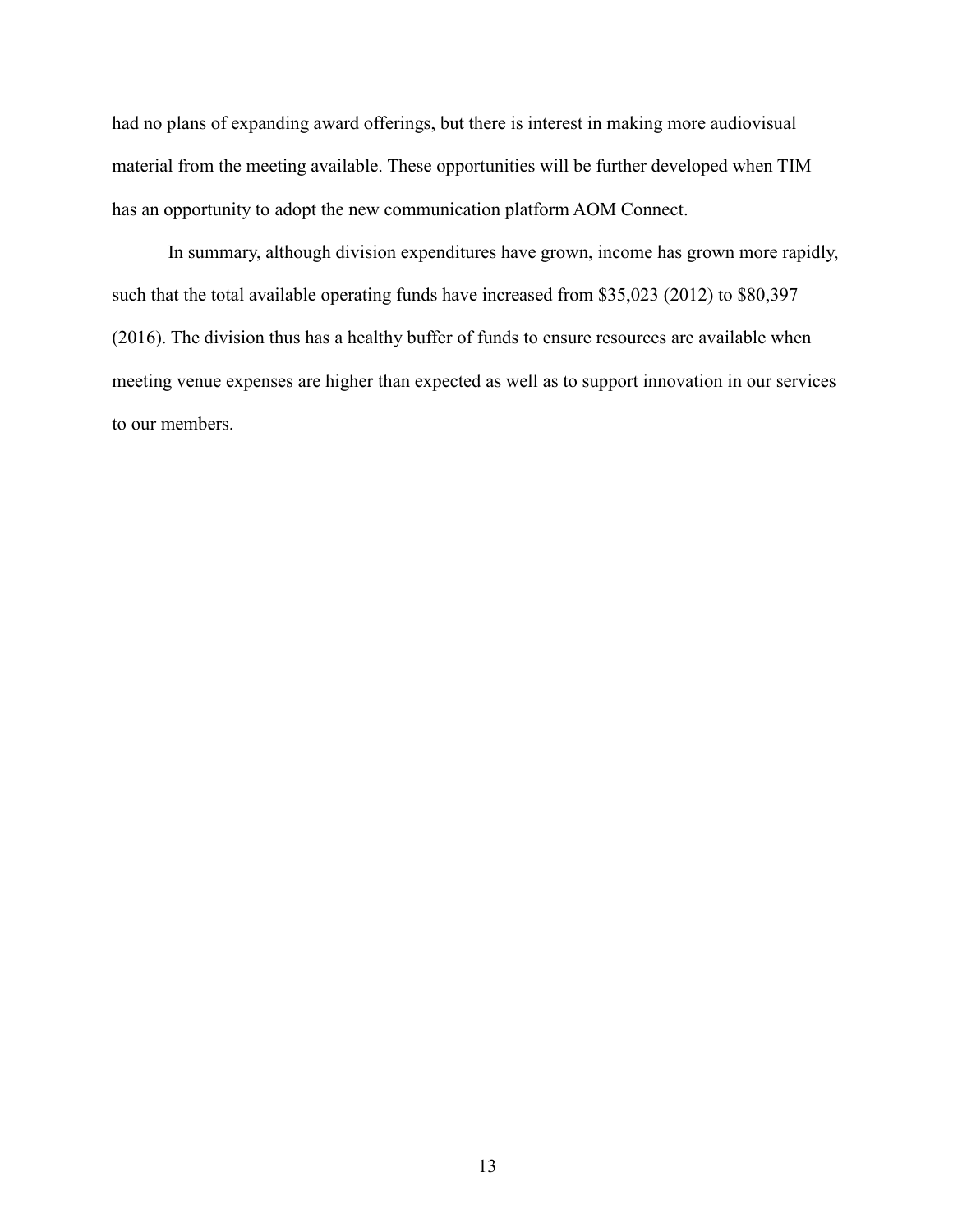# **Section 3: Goals and Future Actions for the TIM Division**

Based on our analysis, we identify the following goals for the TIM Division in the next five years:

- Foster the TIM Community, in particular continue our efforts to address the needs of our increasingly international audience of young scholars and student groups.
- Promote engagement in Division activities to the membership and the ease with which members can get involved.
- Improve communication within TIM and among closely related divisions.
- Improve the quality of reviews and of the program overall and work towards a more developmental and constructive review process.
- Streamline and stabilize the external sponsorship process.

In order to achieve the above goals, we have identified the following actions and responsibilities.

#### Foster the TIM Community:

In order to address the needs of the young scholars who have recently joined the division, we intend to organize a series of virtual and/or physical paper development workshops between annual meetings. We run a pilot of such an activity already, in June 2017 at ETH Zurich. Two members of the leadership team are now working on the 2018 event. Every year, two people within the team will be charged with the organization of an event during the following year.

We will strengthen joint activities such as symposia and conference with other divisions, especially BPS, ENT, OMT, and OCIS, though we remain open to all divisions of course. In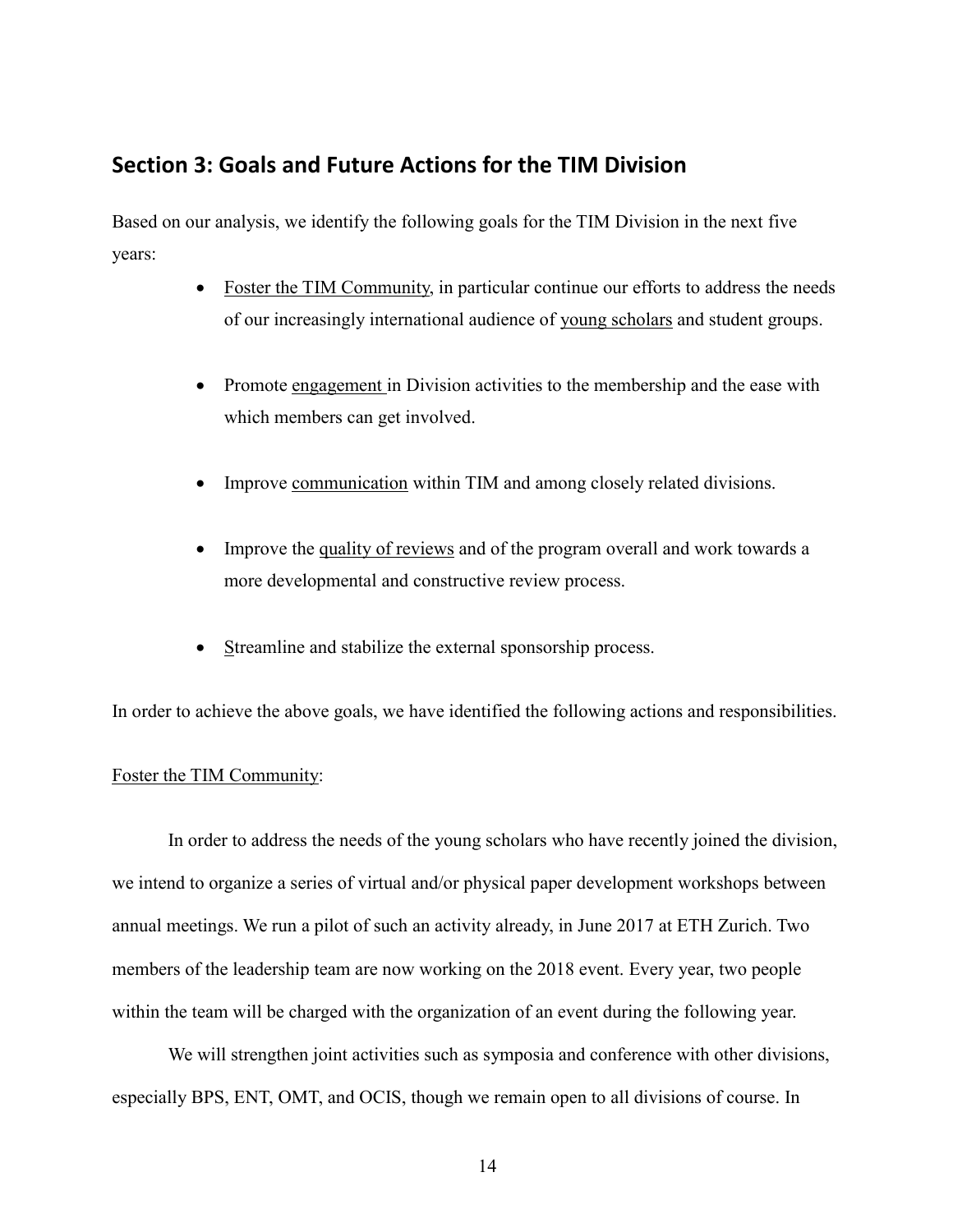2017 we piloted this idea organizing the first joint MOC-TIM workshop in Zurich, which was highly successful (about twice the number of participants of previous MOC events).

The consortia we organize in the pre-conference program will be tailored to target difference audiences. In particular, the Doctoral Consortia will be organized around three core events, which target the late stage students: "Job Market bootcamp": "Transition to faculty"; "2023 and me". We shall continue to develop the Junior Faculty Consortium in order to address the needs of our junior faculty. Similarly, we shall redesign the 'Meet the Editors' event to make it more interactive and relevant.

### Engagement

To enhance continuous intellectual engagement with the division, we plan to create a Research Committee under the leadership of the PDW Chair (Program Chair-Elect) and supported by two representatives-at-large. As our most pressing goal is to address the needs of junior scholars based all over the world, the Research Committee will initially focus on experimentation to activate online mentoring networks and to organize virtual workshops or webinars between annual meetings. Later on, the Committee may decide to focus on other priorities.

To facilitate onboarding of new members, we will create a new Breakfast orientation event dedicated to new members. This event will take place on Sunday and will offer new members the opportunity to meet all TIM officers. It will complement the recently revived (thanks to an external sponsorship) TIM Breakfast, always scheduled on Monday morning to welcome all members at the beginning of the main conference program.

In 2017, we experimented with a new format, the TIM Hangouts, a series of informal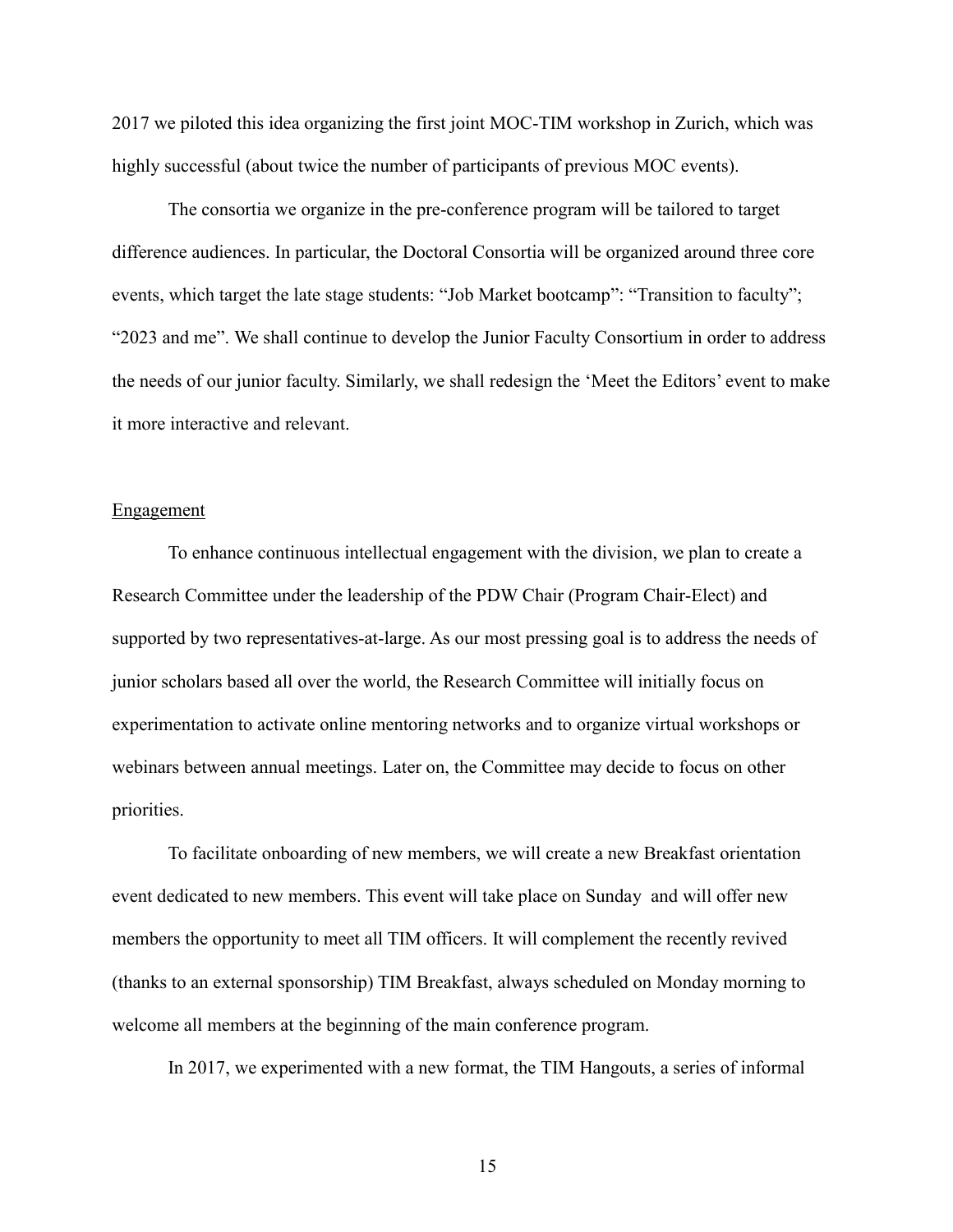social events organized by different members of the leadership team. Some of these events worked pretty well, others less. We shall continue this experiment targeting new members.

### Communication

We intend to strengthen our communication strategy and enhance the use of social media. In 2017, we have completely redesigned our website, which is now fully operational. Our presence on Twitter, Facebook and YouTube will be strengthened by creating new content during the year (for example related to the Paper Development Workshops we plan to organize) and the content generated during the annual meeting, which already attract considerable attention (e.g. the interviews with the Distinguished Speaker Award winner). Two members of the leadership team are responsible to feed the social media and update the website on a regular basis. We are also experimenting with email blasts of Twitter and website content and with the idea of generating a new web series of video interviews about the genesis of seminal papers to engage our community and make our activities more visible throughout the year.

#### Improve the Review Process

In 2017, we started collecting examplary review reports and, after checking anonymity of all involved parties and with the approval of the authors, circulated them to our reviewer pool at the beginning of the review process. We will continue this practice that received positive feedback.

Since 2015, we have built a reviewer performance database to assist the program chair in the allocation of reviewers to papers. We will continue to improve our systems to enhance reviewer matching to papers.